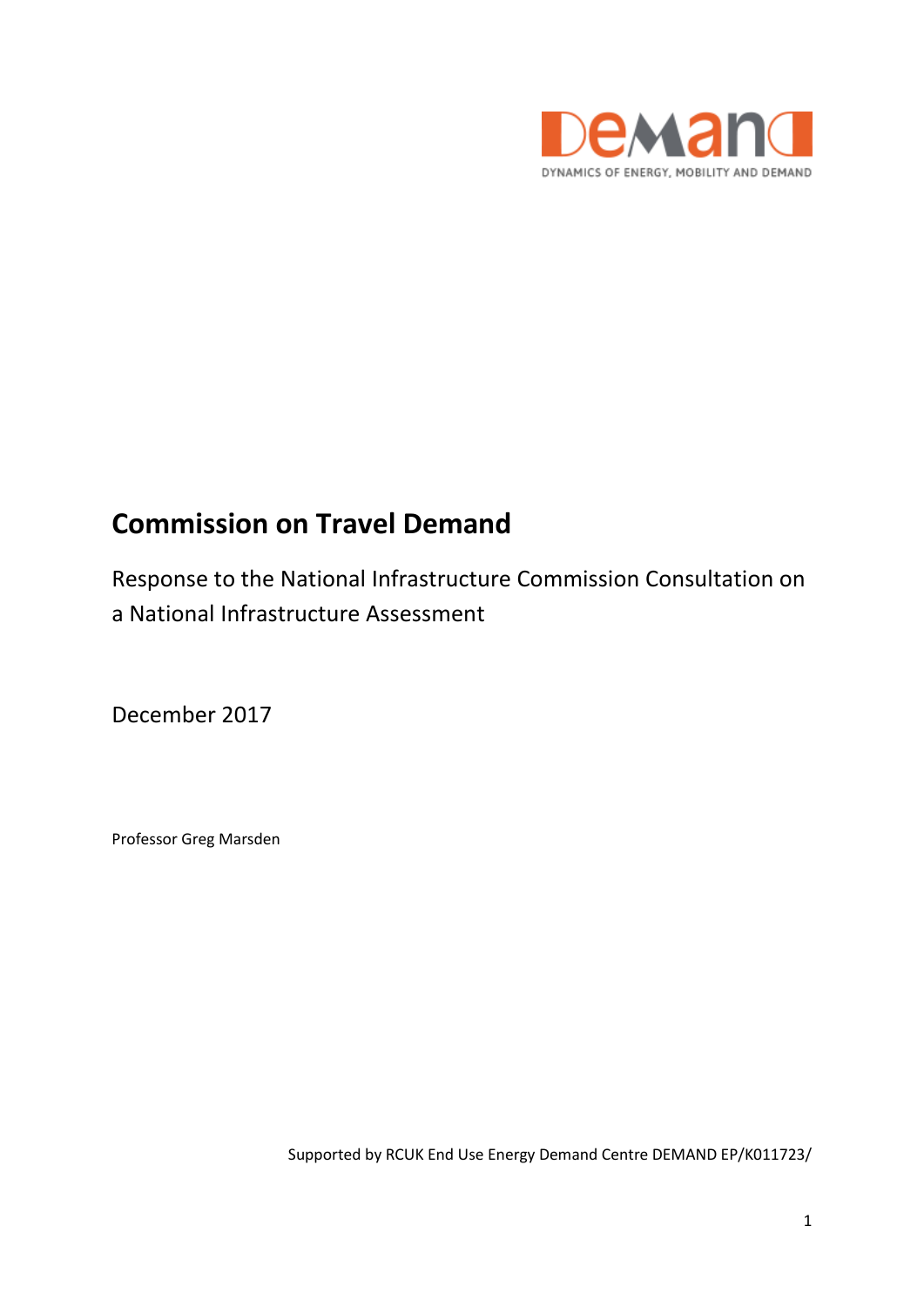## **Background**

The Commission on Travel Demand is an independent group which has been assembled as part of the Research Council UK funded DEMAND Centre. It has been established to bring together the state-of-art in understanding how travel demand is changing and may change in the future, recognising controversies which exist over current forecasting practice. The Commission also explores professional practice and what would need to change for alternative ways of representing demand futures to become useful and usable by decision-makers.

There are three main rationales for the establishment of the Commission on Travel Demand:

- Carbon obligations which will increasingly require demand reduction
- Large scale uncertainty about what demand futures could be
- Institutional inertia in changing the way we plan

Its aims are to:

- Describe how demand is understood within the transport sector today and consider alternative approaches
- Understand how new types of demand are emerging and old types of demand disappearing and the influences on these processes
- Characterise the anticipated nature and speed of change in key elements of the mobility system and how this will interact with demand
- Explore how current practice would need to change to incorporate new insights, the barriers to change and how these might be overcome

The Commission has conducted its work through a call for evidence (all publishe[d here\)](http://www.demand.ac.uk/commission-on-travel-demand/evidence/) and through six expert evidence sessions (summary reports of which are available [here\)](http://www.demand.ac.uk/commission-on-travel-demand/events/). The response to this consultation draws on this evidence from around fifty academics, cities, consultants, companies and NGOs.

This response draws on the evidence of the Commission but the content reflects the views of the author and not necessarily all of the Commissioners.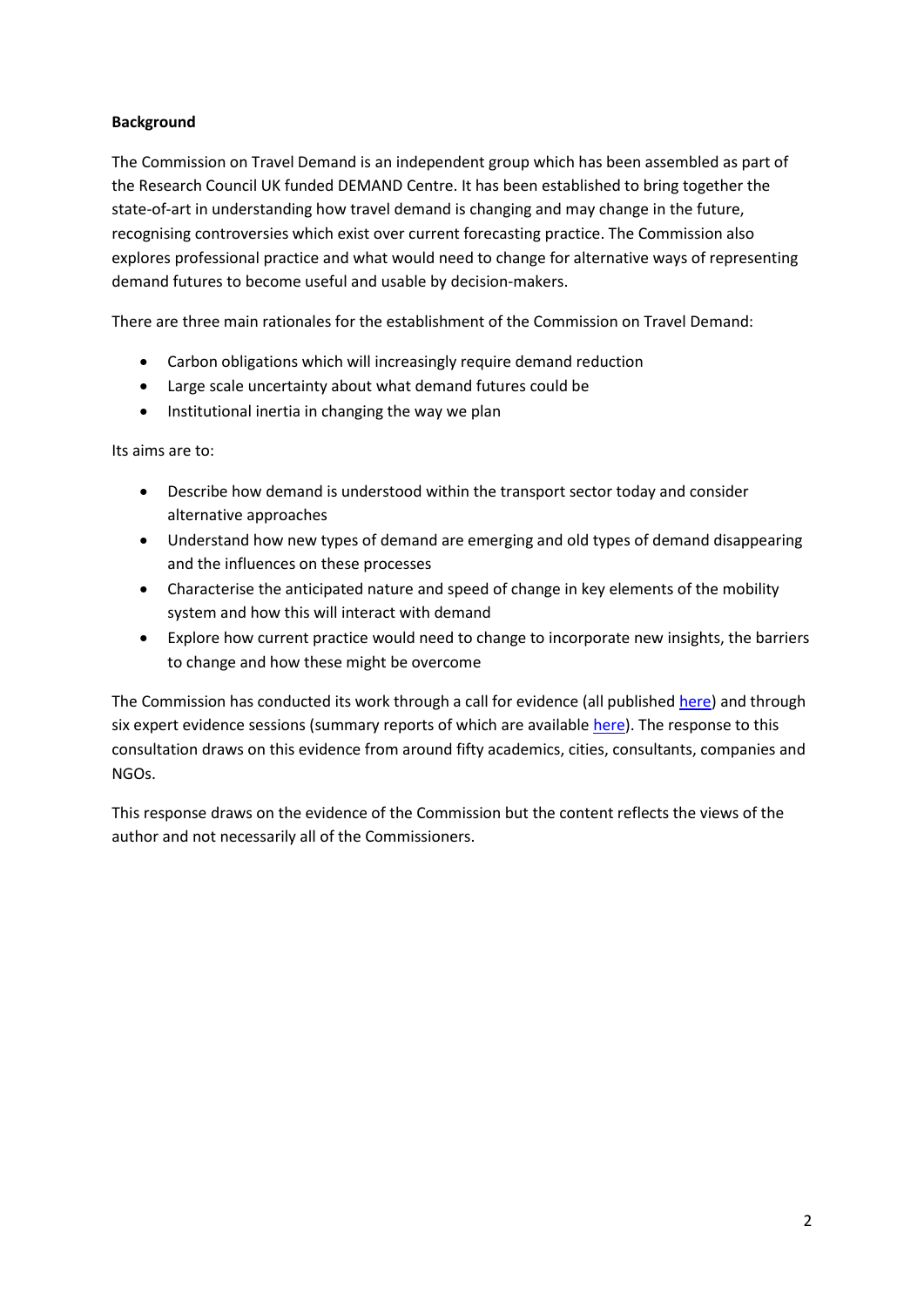#### **General Comments**

I have followed the NIC's approach to analysing infrastructure need and to engaging with stakeholders. It offers a valuable additional, evidence-led approach to thinking for the longer-term about infrastructure needs. Before responding to the details of some of the consultation questions a few general observations are laid out.

First, any assessment of infrastructure need has to be informed by some assumption about demand for that infrastructure which is in turn a set of assumptions about infrastructures in use. The work of the DEMAND research centre, through which the Commission on Travel Demand is funded, focuses on how infrastructures not only meet demand but shape demand. In general, this kind of perspective was somewhat missing from the Assessment. For example, on Page 16 on carbon reduction the two options tabled were energy efficiency and changing prices for generation. Recent work (Shove, 2017) challenges the reliance on efficiency alone as a notion for reducing demand as it tends to embed existing consumption patterns in its approach or possibly contributes to ratcheting them up. This is evidenced in upsizing of vehicles over time to absorb engine efficiency improvements for example.

It is by engaging with not just the technologies but the practices which use the technologies that one can engage with ideas of steering levels of demand. So, for example, the current boom in on-line shopping has led to reductions in personal trips for retail but growth in delivery vans. Our initial assessment is that this is a net benefit to emissions and reduction in miles travelled. However, that does not hold into the future if we continue down the route of ever shorter time windows for delivery (which work against consolidation) and fragmentation of deliveries. The planning system could be used to steer this trend to a system requiring fewer miles driven but still maintaining most, if not all, of the social value that the on-line revolution has created. This is not about efficiency of technologies per se but about broader system thinking about how to organise to steer demand (Jones et al., 2018). Infrastructure need can best be demonstrated when it is clear what the infrastructure is being used for.

Having noted this general point of framing, the NIC report tackles a hugely important policy 'elephant in the room' in the future of how we pay for transport. The approach to forecasting demand in the transport sector (see further below) has limitations. However, the continued decision to exclude the full transition to EVs from future projections is something which cannot be defended. Whilst this may be addressed in the NRTF 2018 refresh it still poses a really important set of questions. If nothing is done about changing the way we pay for travel (which although a very bad policy choice from an economic perspective is nonetheless possible) then there will be a huge reduction in the per mile costs of driving. The elasticities of demand for travel by car with respect to price are between -0.1 and -0.5 in the short and long run (Dunkerley et al., 2015). This drift to cheaper costs could have massive implications for any assessment of 'need'. That need though is only present because of policy inaction. It is not a need that is there today. I have written more on this in a recent report to the Foresight Future of Mobility study. This is under a non-disclosure agreement so if you require further information you can contact me or the project officer for that study (Benedict Taylor, Government Office for Science).

This leads to the final point of introductory comment. The task of the NIC is undoubtedly a challenging one in so far as it has to make an assessment of need far beyond current government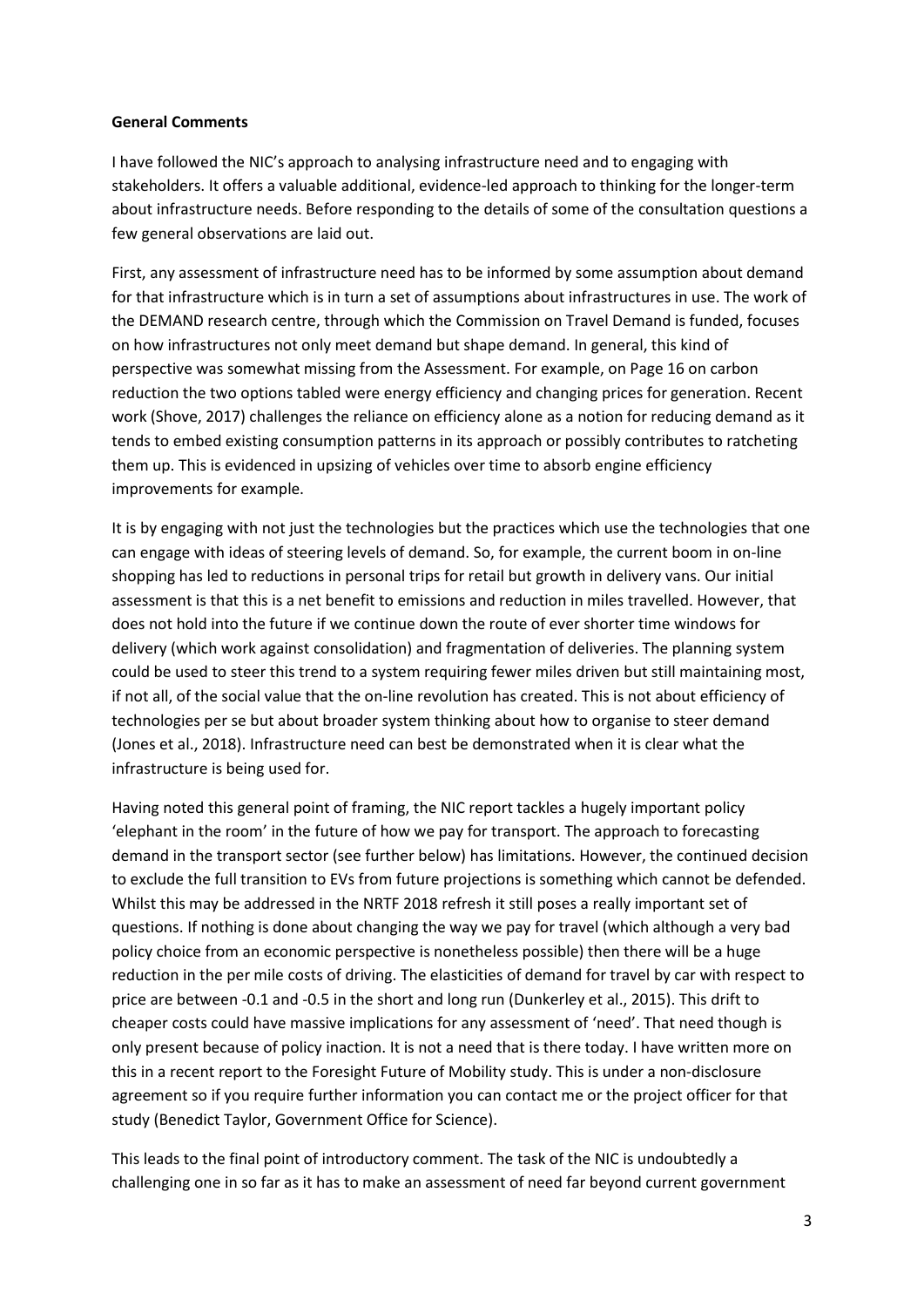policy horizons in many fields. However, that is somewhat different to having to make policy in the absence of a government policy at all. Here, the lack of a National Transport Strategy for England (which draws down the largest proportion of resource spend) is particularly challenging. Such strategies exist in Wales and Scotland and feed the infrastructure pipeline. This is not to say that there is no transport policy or indeed that many things are not progressing. But what there is is scattered across modes or technologies. It is difficult to see how need can be defined in the absence of such a coherent overarching statement which recognises and incorporates some vision of these future technologies and opportunities and how they will shape our transport system of the future.

As noted above with the EV example, not having a written policy is not the same as not having a policy. In that example no policy would be one of the most extensive changes to how we pay for travel ever delivered (entirely tilted towards the private motorist). It would be helpful if you could identify in your infrastructure assessment where in particular the absence of policy makes a difference to the assessment of need. The Commission on Travel Demand'[s analysis](http://www.demand.ac.uk/commission-on-travel-demand/evidence-session-6-implications-for-decision-making/) of the 2015 national road traffic forecasts shows that the lower demand scenario, which is deemed feasible by the Department for Transport, could result in 100bn fewer vehicle kilometres by 2040. Transport policy and the approach taken to shaping demand futures matters massively to need and, therefore, to the types of investment required to support any particular pathway.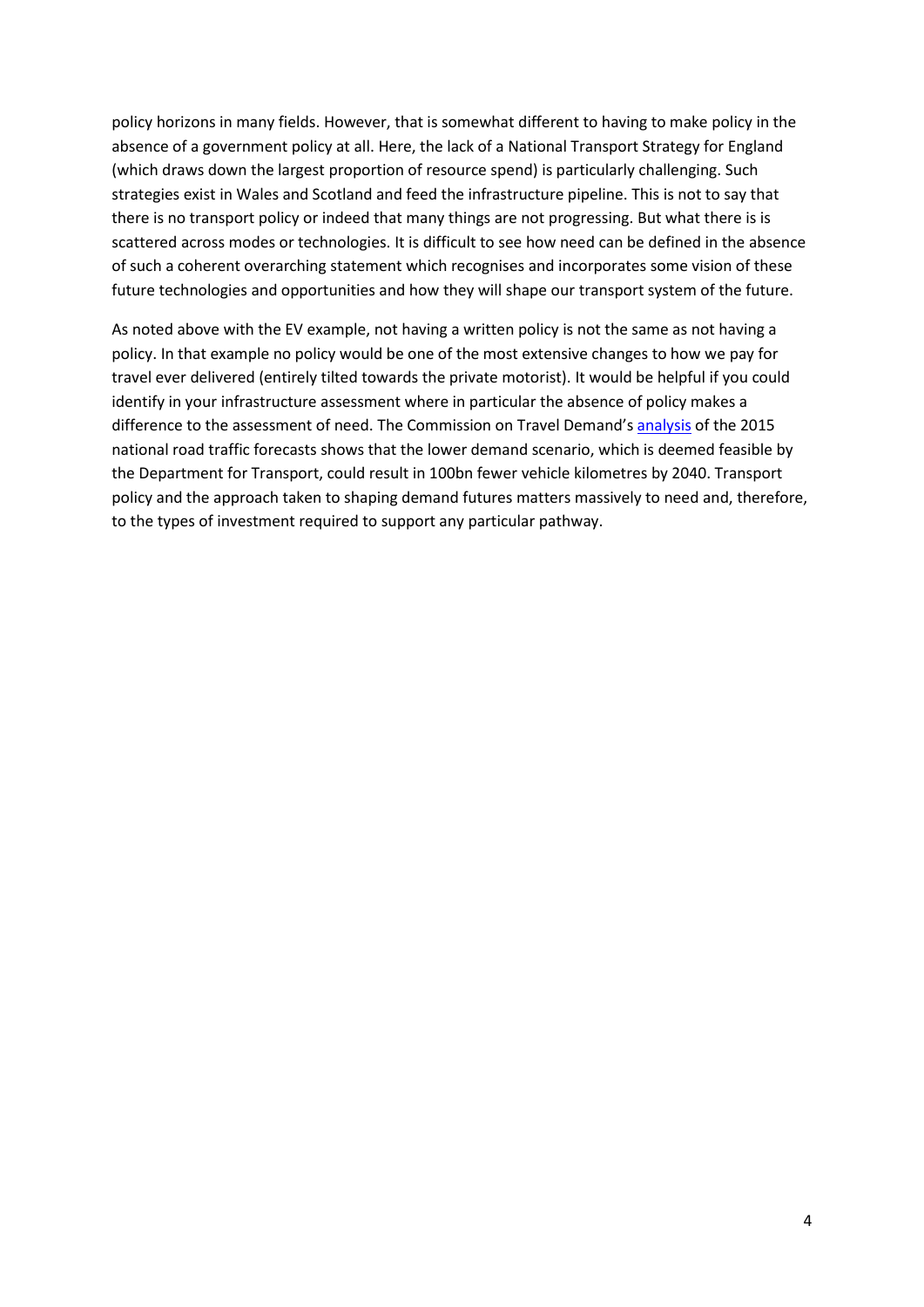### **Response to Consultation Questions**

4) Cost-benefit analysis too often focuses on producing too much detail about too few alternatives. What sort of tools would best ensure the full range of options are identified to inform the selection of future projects?

This question was part of the sixth evidence session of the Commission on Travel Demand. Here, the [approach adopted in the Netherlands](http://www.demand.ac.uk/wp-content/uploads/2017/12/Presentation-Erik-Verroen-evidence-session-11212017-b.pdf) may be of interest which incorporates scenario planning and more exploratory modelling tools to think about what the right investment options could be. The approach is then to take a stepwise approach to investment in projects where there is uncertainty about need. Cost-benefit analysis still features but it is not used to organise what schemes get thought about. That seems to be the critical issue for the NIC to grapple with – where in the process does a more detailed CBA need to be conducted. CBA is at its strongest when it is comparing similar schemes or route alternatives and where the assumptions it is based on are not uncertain. That seems to be less likely in transport over the coming decades (e.g. the advent of AVs and Mobility as a Service). Therefore reducing its primacy in the process might be helpful to ensure that there is not an overinvestment in apparently robust analysis which is in fact based on assumptions which do not hold water.

In a recent paper which is under review (Lyons and Marsden, 2018) I worked with professor Glenn Lyons to look at uncertainty in the transport sector and how it might be treated. The paper came up with four questions which are set out below. However, these seem important or relevant to the infrastructure assessment more generallyː

"Test  $1 -$  Nature of the decision  $-$  to what extent is the opening out of uncertainty important to the planning or decision-making process in question?

Integrated large area strategies or very substantial infrastructure investments are framed and assessed over large areas and long timescales. These are processes in which the transformative change in the mobility system might alter the package of interventions that makes sense, the need for specific interventions or the scale and flexibility required from future investments. Failing to open out the scoping process to incorporate a fuller range of uncertainties would seem unreasonable. By contrast, lighter touch procedures would seem appropriate and proportionate for decisions which are likely to be viable in the short-run, which are reversible or easily adaptable or where more elaborate assessment procedures are disproportionate to scheme costs.

Test 2 – Uncertain future conditions – if more extensive opening out is necessary then has a set of plausible societal futures been developed that reflects the level of uncertainty faced?

Critical uncertainties - pertinent to the consequences of the possible transport system change should have been identified from examination of social, technological, economic, environmental and political drivers of change. If these are not accounted for in the societal futures considered then uncertainty will be under-represented. Godet and Roubelat (1996: 196) suggest that scenario approaches are only useful when they comply "with four prerequisites: relevance, coherence, likelihood and transparency". As such, there needs to be a process of development and testing of the scenario assumptions which allows for multiple knowledges to be incorporated and for there to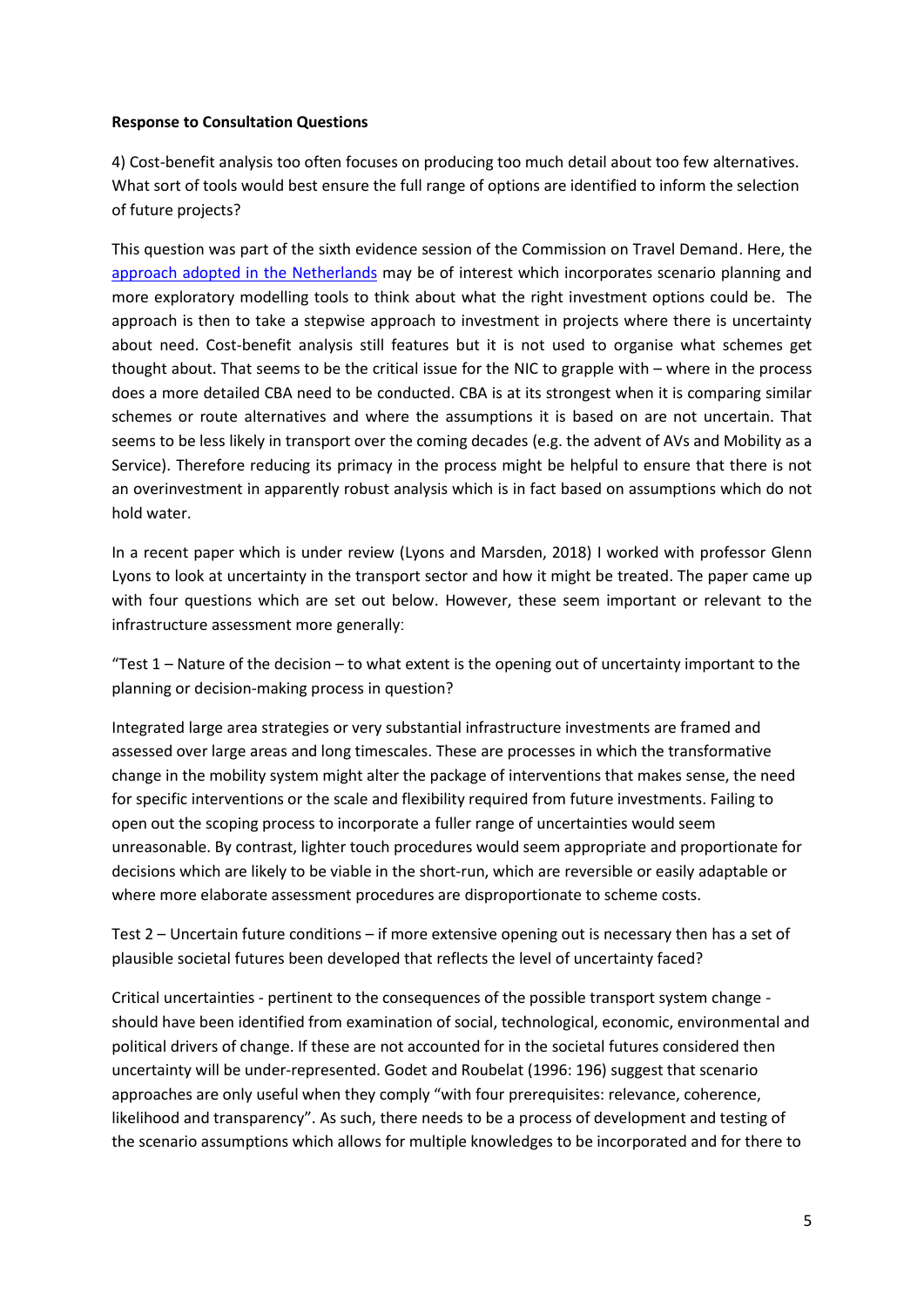be confidence that the scenarios are agreed to be plausible. This would be a substantial shift in current practice.

Test 3 – Closing down options and assessment – does the process adopted for the closing down of assessment correspond to the outcomes of Tests 1 and 2?

For interventions which fit in the category of smaller, shorter term or reversible projects, the continuation of current practice of assessing the sensitivity of the project outcomes to plausible variations in inputs over the near term seems proportionate. However, for longer term and larger projects with long pay back periods a much wider consideration is needed. The Treasury's test in the UK asks, in assessing options, whether there are better ways of meeting an objective. We suggest this needs recasting to ask whether meaningful options are being tested given the anticipated differences in future scenarios. It is not just a case of asking if a project works in multiple futures but whether some futures demand different types of solution.

Current practice might suggest a need to test an option or multiple options in multiple futures to be disproportionate given the analytical resource it might demand. This, to us, is a question of the approach taken to understanding futures. Current tools are expensive to build and run and data hungry. They are not necessarily an effective guide to alternative futures. Preference can be given to closing down the number of options and scenarios too far because of the resourcing implications of the perceived need for subsequent 'robust' analytical modelling of each combination. It may instead be just as robust, if not more so, to apply more simplistic analytical techniques to examine a greater range of scenario/option combinations in the interests of identifying those options that seem most resilient towards or compatible with the breadth of plausible scenarios reflecting uncertain future conditions (Test 2). There is also no analytical reason why all policies or projects would have to be assessed in every future. If the solution set were to be the same then it suggests either a lack of variation in the scenario content or a lack of imagination in the planning process.

Test 4 – Transparent treatment of uncertainty - is guidance for decision makers that emanates from the opening out and closing down processes transparent about its limitations?

It is possible for guidance to give a false sense of confidence to a decision maker if this is not the case – especially if analytical weight and false precision in numerical results for elements such as cost-benefit analysis are at play at the expense of spelling out the full extent of underlying implicit (bias related) and explicit assumptions. Here, we wish to acknowledge that the UK process for assessing traffic growth and scheme design has sought to be extremely transparent albeit, perhaps inevitably, that elements of bias are retained within it. Accepting that there is more uncertainty about travel demand futures is difficult for decision-makers. Decisions are more likely to appear to be 'wrong' with hindsight. However, the alternative approach of ignoring those uncertainties will surely expose decision-makers to greater error. Test 4 is about ensuring that the uncertainties are clearly presented and that decision-makers arrive at their decisions in the light of those rather than in ignorance of them. How to do this well requires further research."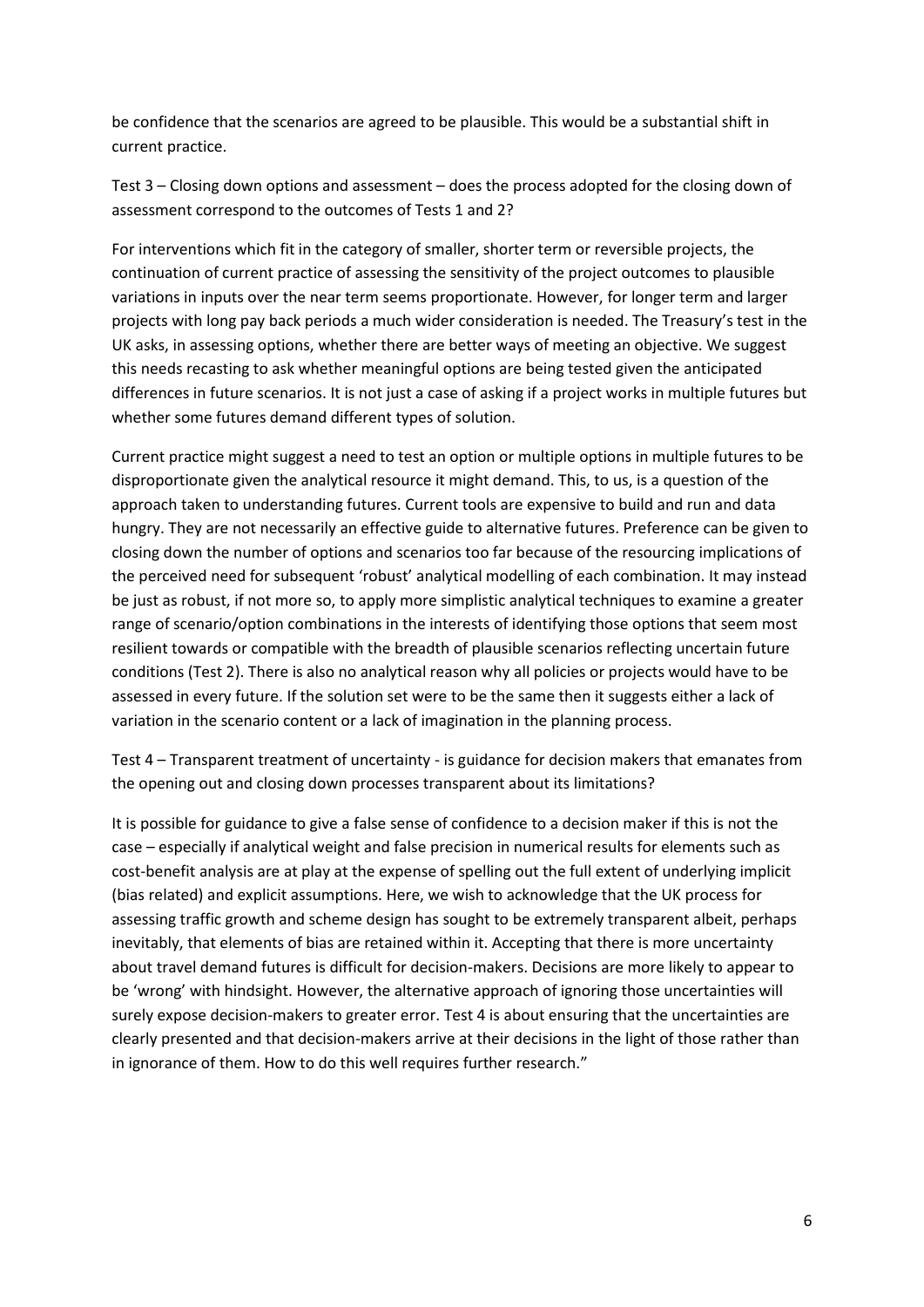9) What strategic plans for transport, housing and the urban environment are needed? How can they be developed to reflect the specific needs of different city regions?

Whilst this is best answered by cities, the evidence to the Commission on Travel Demand below from [Peter Headicar](http://www.demand.ac.uk/wp-content/uploads/2017/03/16-EC1-Peter-Headicar-01.pdf) shows just how variable the demand for travel is across different areas. There are very different trends in our big urban areas and in particular closer to the centre of our big urban areas than we see in smaller towns and cities.





## **Figure 1ː Commute changes (Evidence from Peter Headicar)**

One of the observations we have made through the work of the Commission on Travel Demand has been that, whilst the changes in different areas are beginning to be recognised, they are not necessarily well understood. The Department for Transport, whilst being confident in its overall demand model calibration recognises that at a disaggregate level it is less accurate. This is a problem for cities as they are supposed to work with TEMPRO data for forecasting how to deal with housing, employment and population growth.

The figure below is an extract from the draft Leeds development plan. It shows a rising trend of traffic which, for all lines is at a gradient not seen anywhere in the city for morning peak or all day traffic growth in the city at any time since the data series started back in 1990. This suggests that cities are being asked to plan for growth that might not actually be believable. In this example it is important to note that the early 1990s were still a period of national traffic growth and the whole period has been one of job and population growth in Leeds. Why now would there be a radical increase in traffic? Our emerging view is that, where capacity exists to take this on, cities would be better placed to develop their own demand futures and projections and the Department for Transport would take more of an oversight role.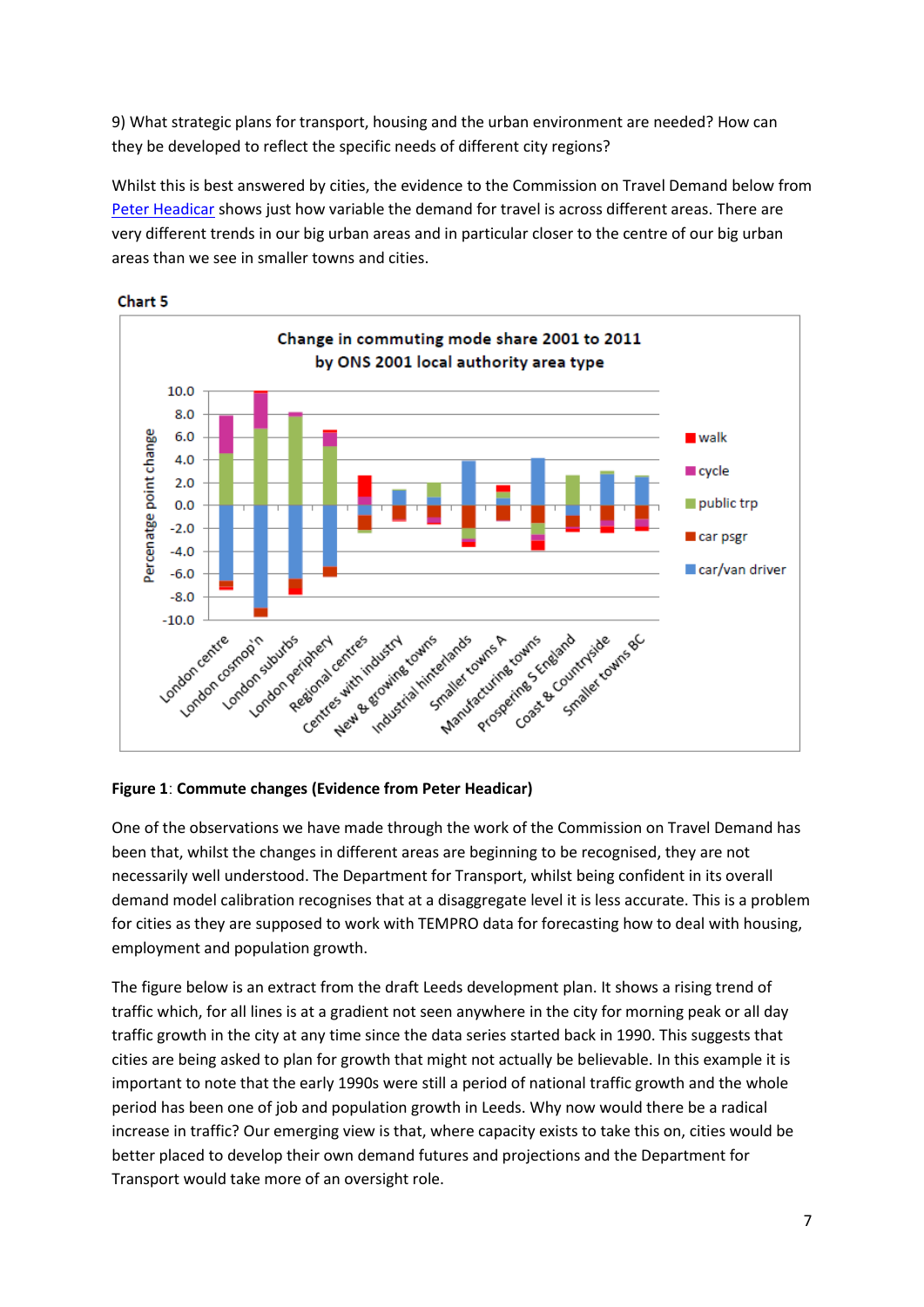

**Figure 2ː Traffic Growth from draft Leeds Development Plan**

12) What mechanisms are needed to deliver infrastructure on time to facilitate the provision of good quality new housing?

On a related note, the commission looked at [evidence](http://www.demand.ac.uk/commission-on-travel-demand/evidence-session-5/) on planning and transport demand. In particular, Keith Mitchell's [evidence](http://www.demand.ac.uk/wp-content/uploads/2017/03/27-EC1-Mitchell.pdf) pointed at the dilemma facing places dealing with housing growth. He wroteː

"The development planning process outside the main conurbations is caught between stages one and two – places that are seeking economic growth and regeneration through housing and employment development, quite likely to be suffering from the effects of road congestion, wanting to support public transport, walking and cycling, but finding this hard to do and instead continuing with the predict and provide, roads based thinking they are used to, and in response to public/ Member concern…

There are a range of effects arising from these issues, all of which tend to work against the objectives of good growth. There are three broad issues: The lack of a clear vision for development and a plan for infrastructure delivery at the local plan level can result in unplanned development being permitted, and undermine the effectiveness of, and funding for the intended infrastructure plan, and the sustainability derived from the intended relationship between housing, employment and other facilities.

Whilst the conflicts inherent in the transport assessment and development management processes persist between good growth objectives and the public perceptions that drive decision making, the process of securing planning permission will continue to be lengthy, costly and ineffective in delivering good growth."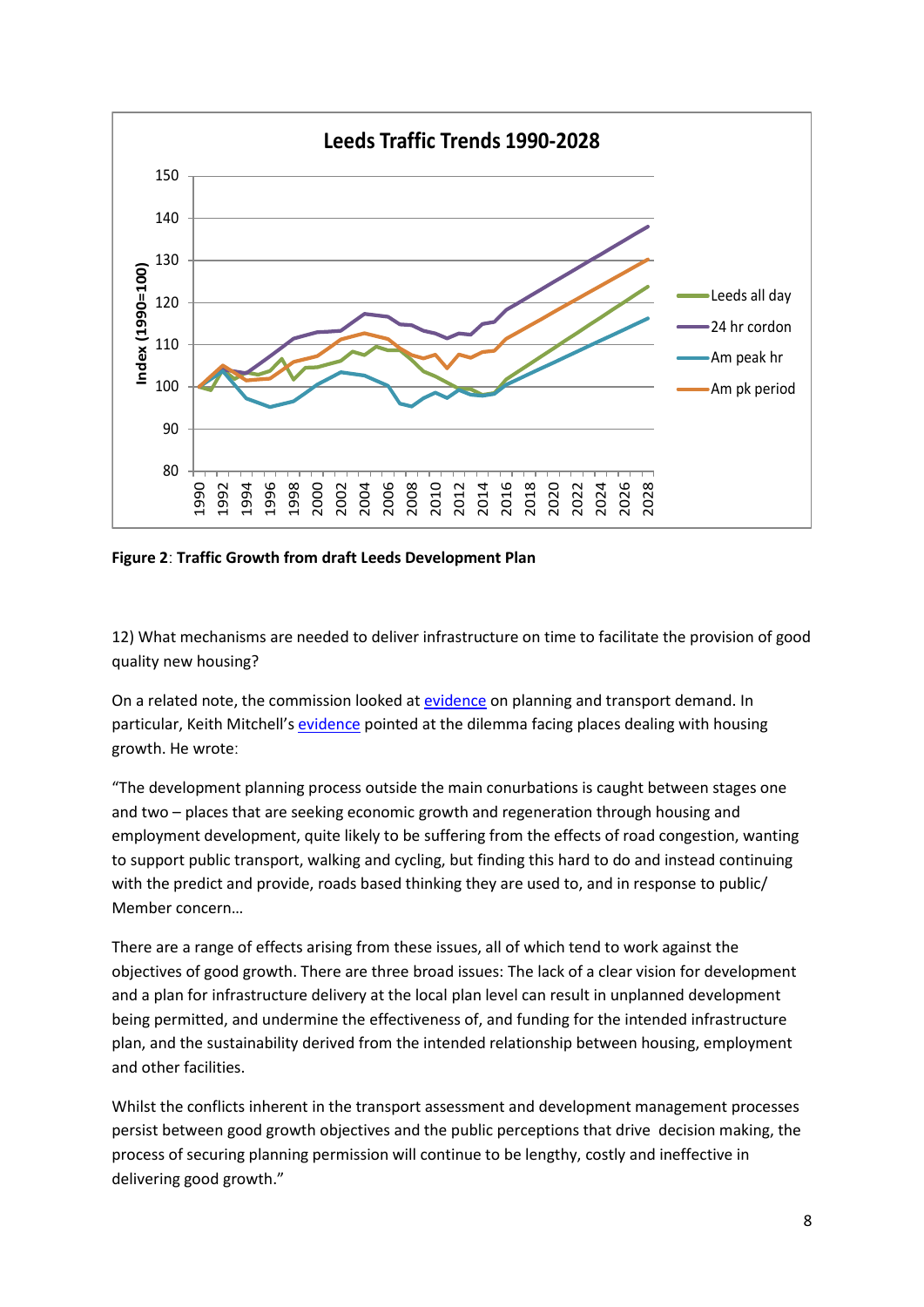In summary, it is not possible to deliver good growth without taking a more pro-active and vision-led approach to planning for new housing sites. Business as usual will lead to an incremental roads based set of developments which will create further infrastructure pressures down the line. Why though would developers take on the risk of more speculative or advanced investments in transport systems to unlock areas in a more sustainable way? This will require state funding and it will require a decision to put this in place before the traffic is generated. It will inevitably dent the BCR of the projects. However if that were a matter of policy then the BCRs would be used to assess which sites to open up first not whether or not to do development like this. My understanding is that this is the approach adopted to opening up housing growth in Stockholm. We also took [evidence from Oslo](http://www.demand.ac.uk/wp-content/uploads/2017/11/Commission-Tennoy.pdf) where the national government has asked cities to work out how much it would cost to allow their growth plans to happen with zero traffic growth. To underline the key point here, this is not going to happen with solely a technocratic led approach. It requires a policy commitment and it will require up front state funding, some of which can then be clawed back through augmented Community Infrastructure Levies if the places become as attractive to live in as anticipated.

20) What changes to the design and use of the road would be needed to maximise the opportunities from connected and autonomous vehicles on:

- motorways and 'A' roads outside of cities?
- roads in the urban environment?

Overall the NIC is right to look at some really exciting options to change how we use road space by time of day and across modes and lanes. Some of this may only become really game changing as almost all vehicles are autonomous though. I think though the division of roads needs flagging up. As shown in Figures 3 and 4 below, there is a bifurcation between trends in urban areas (including quite widely drawn boundaries of urban areas) and the Strategic road network. Growth may not be possible to cater for in urban areas, yet we seem to continue expanding inter-urban links. This interface and what to do about it is critical. If there is no space for growth in urban areas then the implications of expanding inter-urban links would tend to promote sprawl. I have yet to see very strong joint working to address this problem. It matters now and will be critical well before technology starts to offer opportunities to improve it.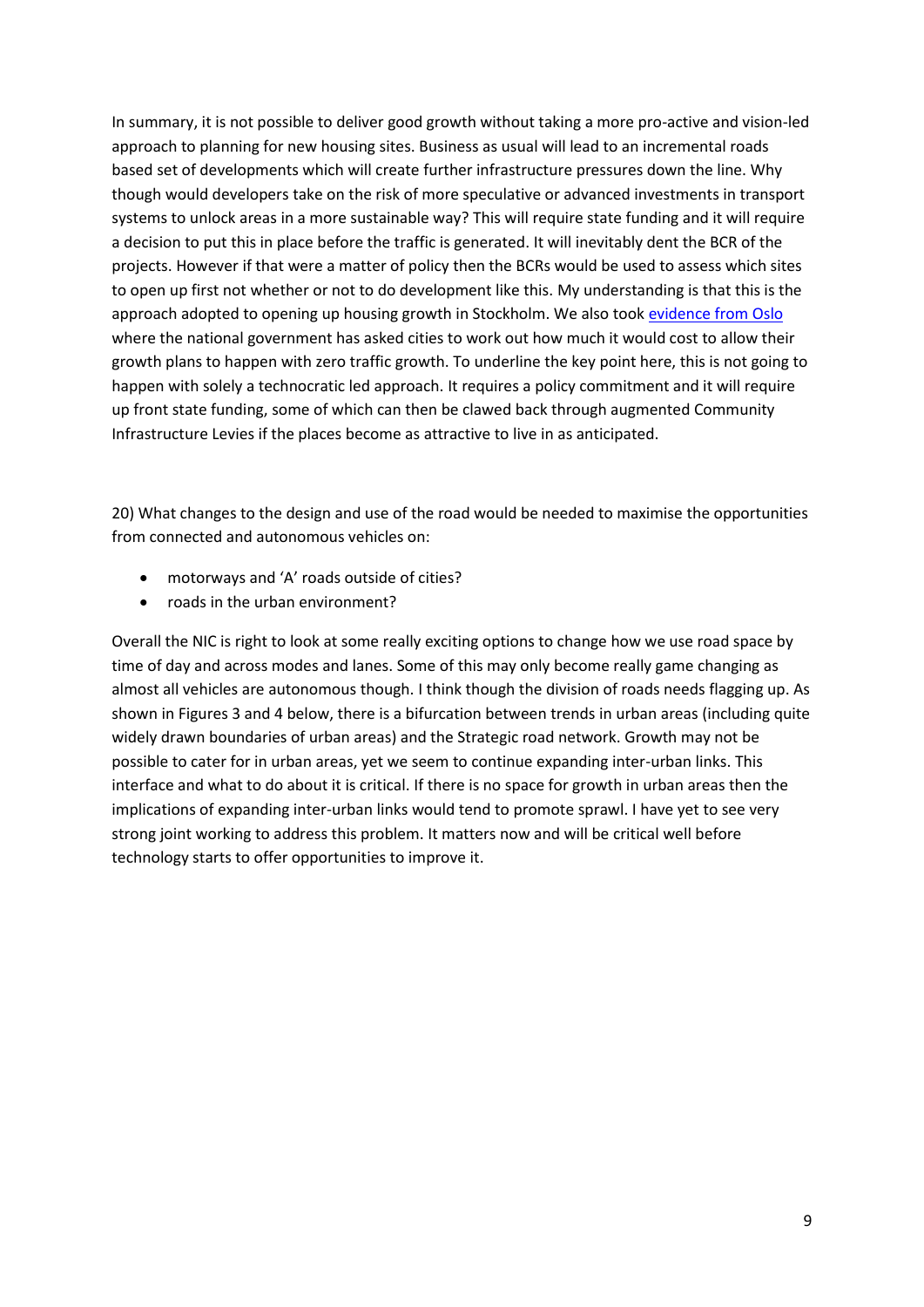

**Figure 3ː Traffic Growth in Bristol [\(Evidence](http://www.demand.ac.uk/wp-content/uploads/2017/03/03-EC1-Bristol-City-Council-01.pdf) from Commission on Travel Demand)**



**Figure 4ː Traffic Growth in Greater Manchester [\(Evidence](http://www.demand.ac.uk/wp-content/uploads/2017/03/21-EC1-Transport-for-Greater-Manchester-01.pdf) from Commission on Travel Demand)**

21) What Government policies are needed to support the take-up of electric vehicles? What is the role of Government in ensuring a rapid rollout of charging infrastructure? What is the most costeffective way of ensuring the electricity distribution network can cope?

There is further treatment of this topic in the recent study completed for the government Office for Science on Future Mobility governance as noted earlier. I am not able to disclose that here but would be happy to facilitate further conversation on this.